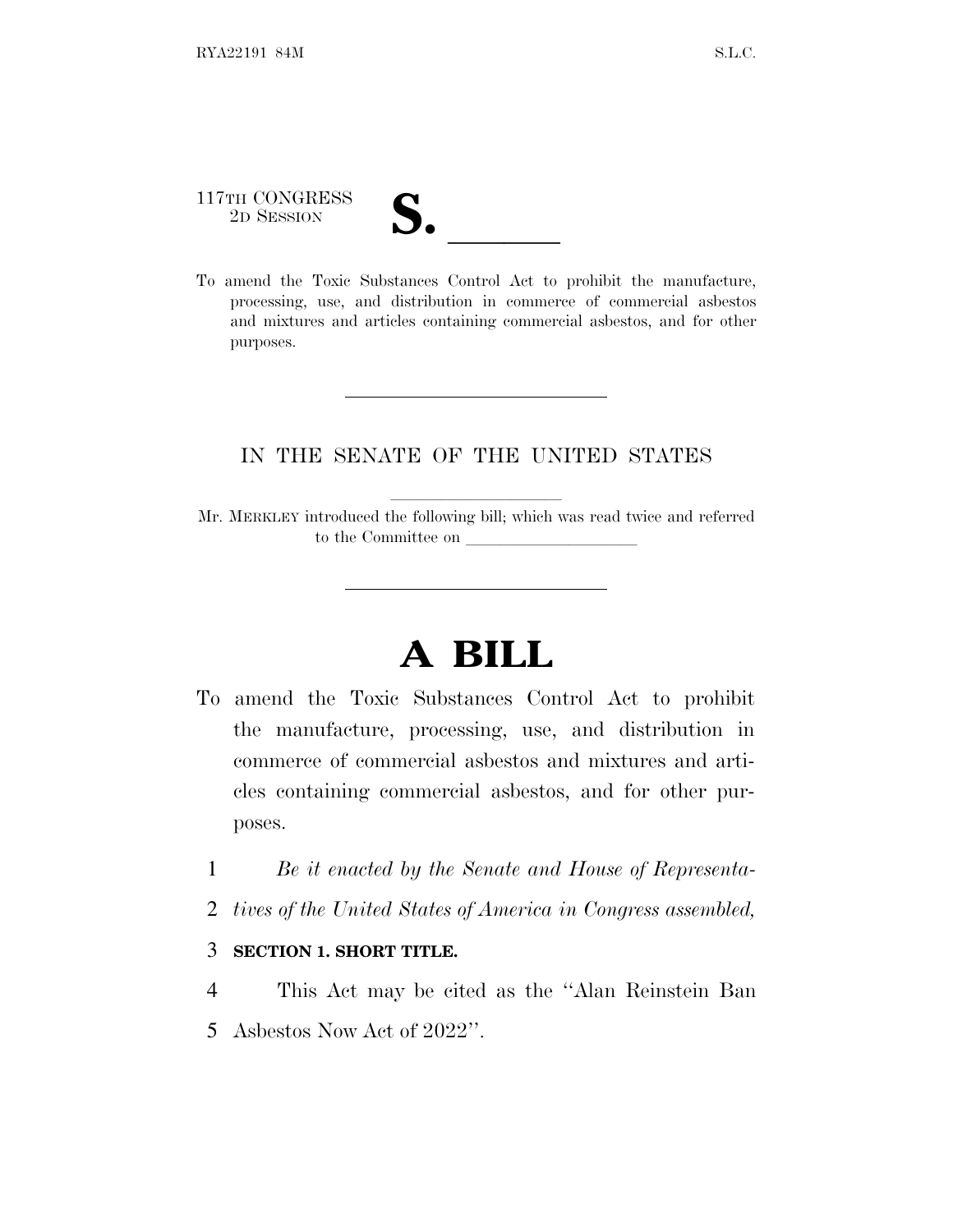| 1              | SEC. 2. COMMERCIAL ASBESTOS BAN AND REPORTING.    |
|----------------|---------------------------------------------------|
| $\overline{2}$ | Section 6 of the Toxic Substances Control Act (15 |
| 3              | U.S.C. $2605$ ) is amended—                       |
| $\overline{4}$ | (1) by redesignating subsection (j) as sub-       |
| 5              | section $(k)$ ; and                               |
| 6              | $(2)$ by inserting after subsection (i) the fol-  |
| 7              | lowing:                                           |
| 8              | "(j) ASBESTOS.—                                   |
| 9              | " $(1)$ DEFINITIONS.—In this subsection:          |
| 10             | "(A) COMMERCIAL ASBESTOS.—                        |
| 11             | "(i) IN GENERAL.—The term 'com-                   |
| 12             | mercial asbestos' means asbestiform fibers        |
| 13             | that have been extracted and processed            |
| 14             | from any of the following minerals:               |
| 15             | $\lq\lq$ (I) Chrysotile (serpentine).             |
| 16             | "(II) Crocidolite (riebeckite).                   |
| 17             | "(III) Amosite (cummingtonite-                    |
| 18             | grunerite).                                       |
| 19             | $\lq\lq$ (IV) Anthophyllite asbestos.             |
| 20             | $\lq\lq(V)$ Tremolite as<br>bestos.               |
| 21             | "(VI) Actinolite asbestos.                        |
| 22             | "(VII) Richterite.                                |
| 23             | "(VIII) Winchite.                                 |
| 24             | EXCLUSION.—The term 'com-<br>``(ii)               |
| 25             | mercial asbestos' does not include asbestos       |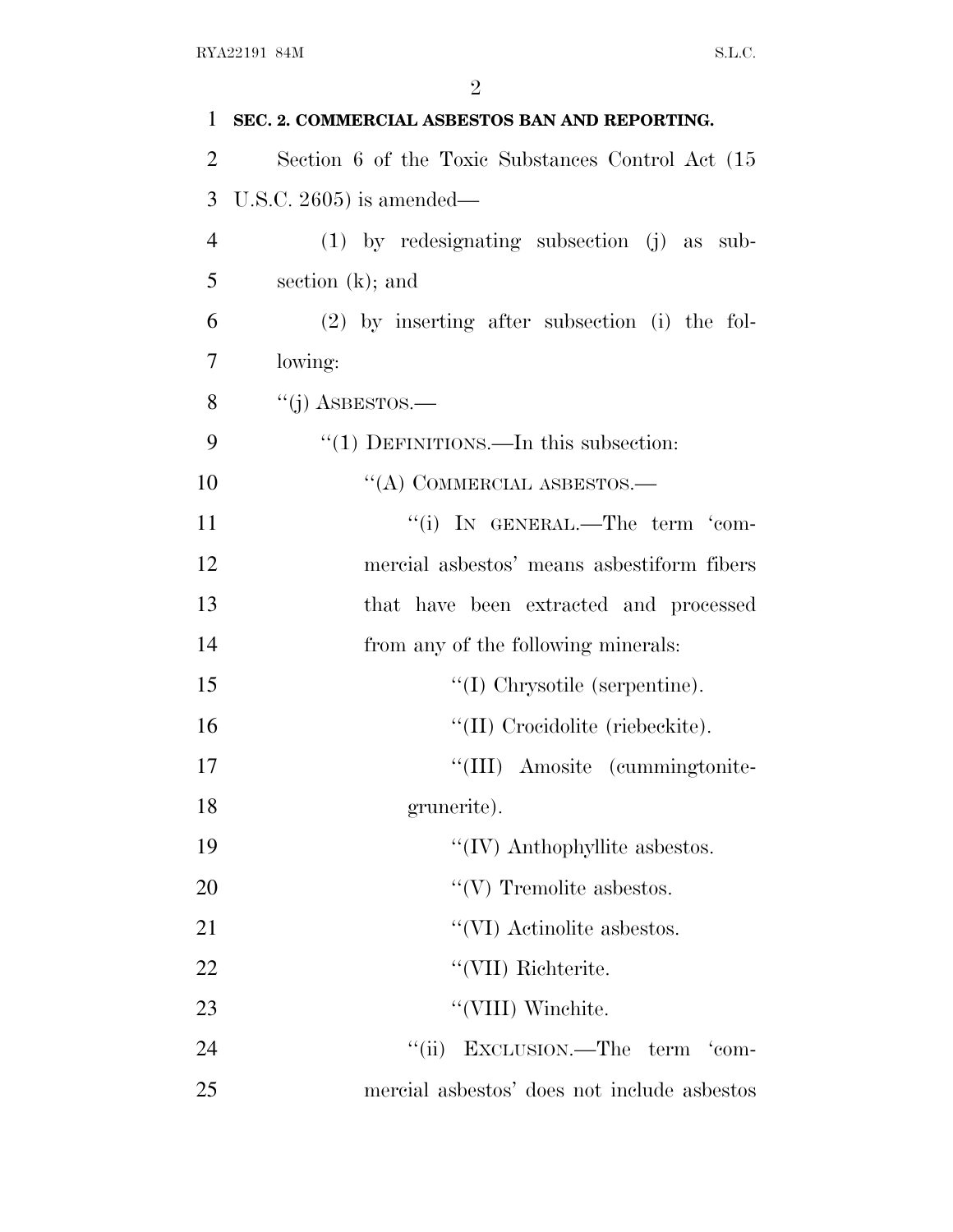| $\mathbf{1}$   | fibers that are not extracted or processed     |
|----------------|------------------------------------------------|
| $\overline{2}$ | for the value of the asbestos fibers.          |
| 3              | "(B) DISTRIBUTE IN COMMERCE.—                  |
| $\overline{4}$ | "(i) IN GENERAL.—Except as pro-                |
| 5              | vided in clause (ii), the terms 'distribute in |
| 6              | commerce' and 'distribution in commerce'       |
| 7              | have the meanings given the terms in sec-      |
| 8              | tion 3.                                        |
| 9              | "(ii) EXCLUSIONS.—The terms 'dis-              |
| 10             | tribute in commerce' and 'distribution in      |
| 11             | commerce' do not include, with respect to      |
| 12             | commercial asbestos—                           |
| 13             | $\lq\lq$ end-use of a mixture or arti-         |
| 14             | containing commercial asbestos<br>$e$ le       |
| 15             | and installed in a building or other           |
| 16             | structure before the date of enactment         |
| 17             | of the Alan Reinstein Ban Asbestos             |
| 18             | Now Act of 2022; or                            |
| 19             | "(II) distribution of a mixture or             |
| 20             | article containing commercial asbestos         |
| 21             | solely for the purpose of disposal of          |
| 22             | the mixture or article in compliance           |
| 23             | with applicable Federal, State, and            |
| 24             | local requirements.                            |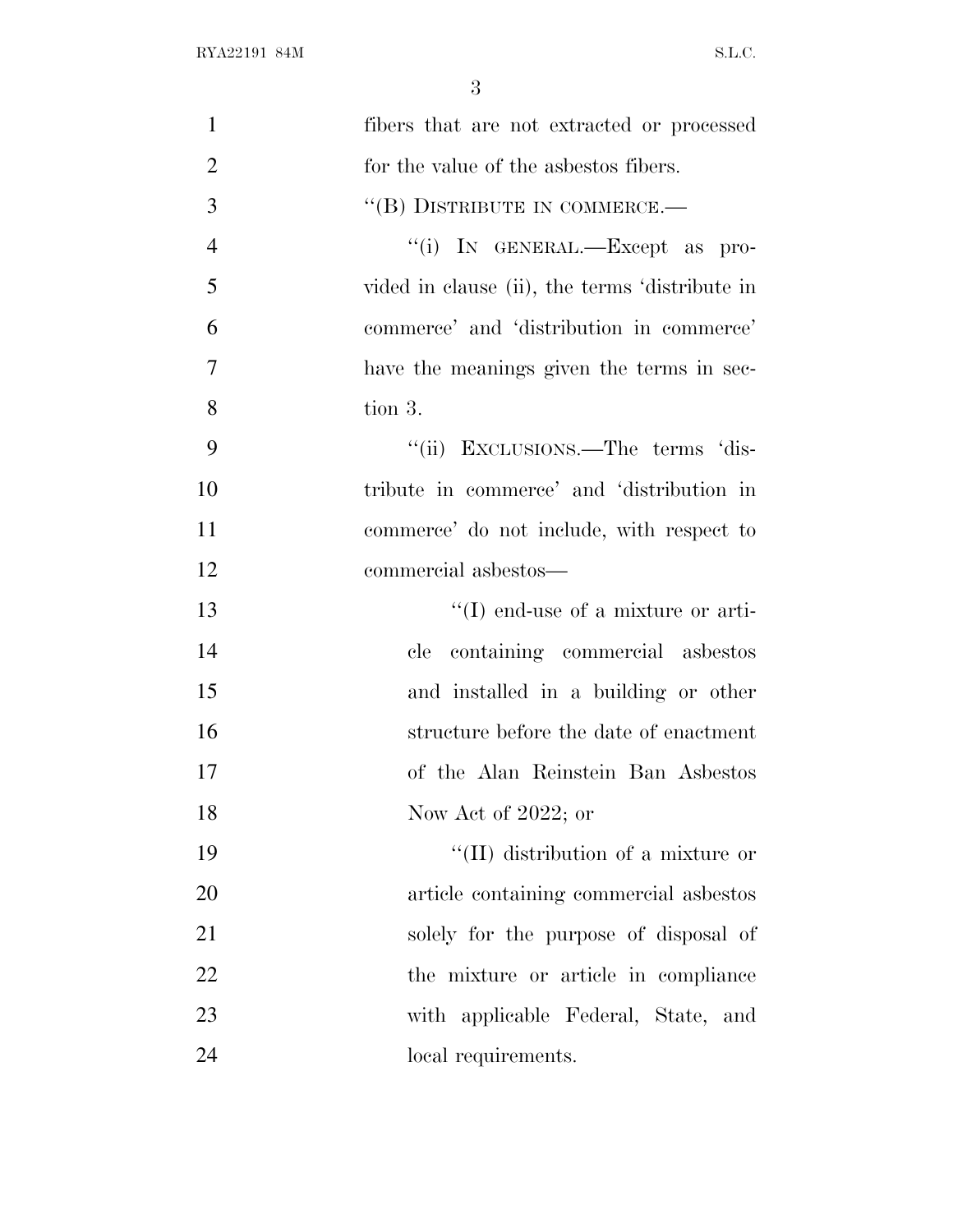| $\mathbf{1}$   | "(C) MIXTURE OR ARTICLE CONTAINING                 |
|----------------|----------------------------------------------------|
| $\overline{2}$ | COMMERCIAL ASBESTOS.—The term 'mixture or          |
| 3              | article containing commercial asbestos' does not   |
| $\overline{4}$ | include a mixture or article in which commer-      |
| 5              | cial asbestos is present solely as an impurity (as |
| 6              | defined in section $720.3$ of title 40, Code of    |
| 7              | Federal Regulations (or successor regulations)).   |
| 8              | $``(2)$ APPLICABILITY.—                            |
| 9              | "(A) IN GENERAL.—The prohibitions, re-             |
| 10             | quirements, and definition of the term 'commer-    |
| 11             | cial asbestos' in this subsection shall—           |
| 12             | "(i) apply only—                                   |
| 13             | $\lq\lq$ to chemical substances; and               |
| 14             | "(II) for purposes of regulating                   |
| 15             | chemical substances under this Act;                |
| 16             | and                                                |
| 17             | $``$ (ii) have no effect on—                       |
| 18             | $\lq\lq$ (I) any other prohibition or def-         |
| 19             | inition of the term 'asbestos'; or                 |
| 20             | $\lq\lq$ (II) any other requirement reg-           |
| 21             | ulating asbestos, including for pur-               |
| 22             | poses of-                                          |
| 23             | "(aa) regulating cosmetics                         |
| 24             | under the Federal Food, Drug,                      |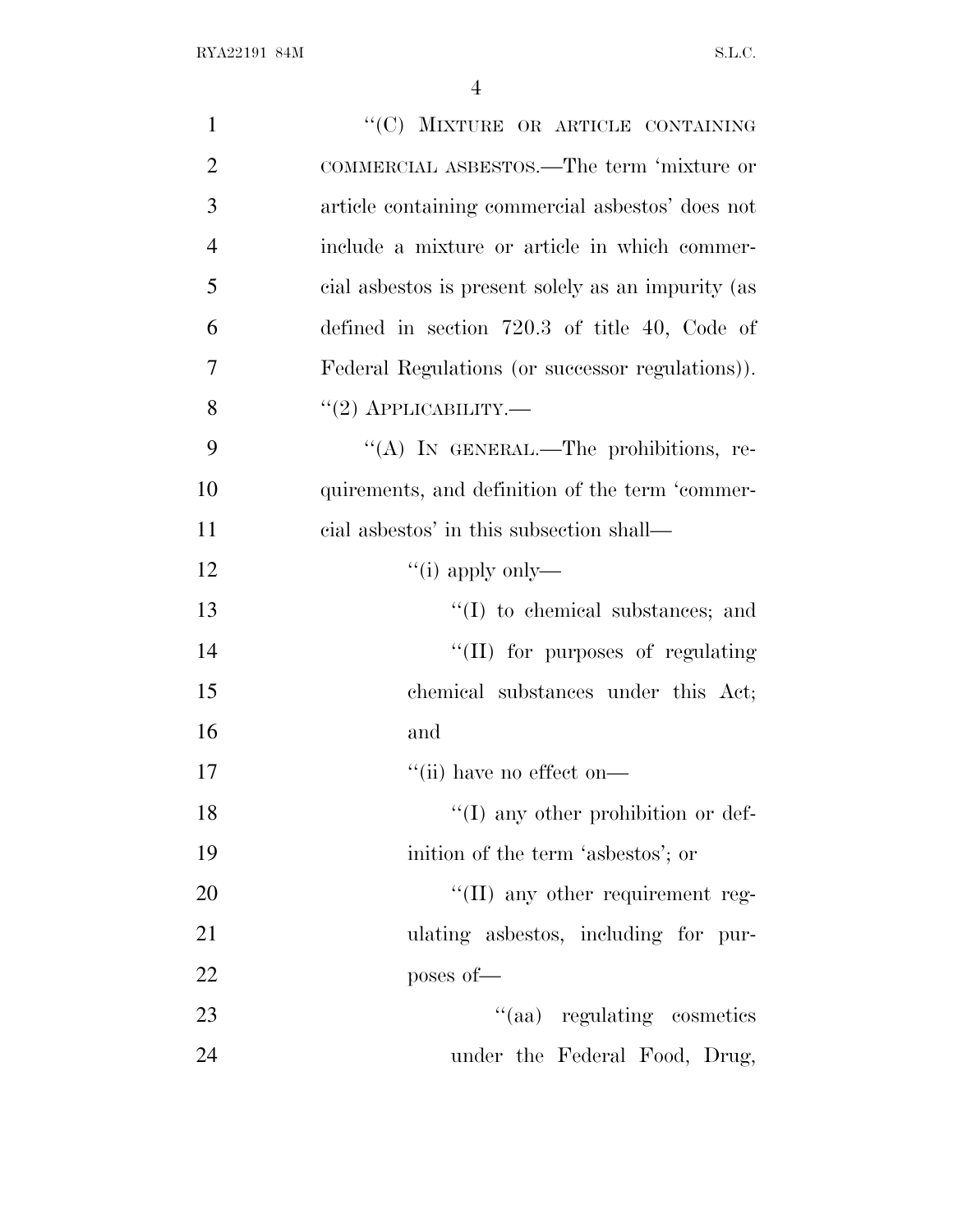| $\mathbf{1}$   | and Cosmetic Act (21 U.S.C. 301)                       |
|----------------|--------------------------------------------------------|
| $\overline{2}$ | et seq.); and                                          |
| 3              | "(bb) determining whether a                            |
| $\overline{4}$ | cosmetic contains asbestos as an                       |
| 5              | ingredient or as an impurity to                        |
| 6              | an ingredient.                                         |
| $\tau$         | "(B) IMPURITIES.—Nothing in this sub-                  |
| 8              | section applies to any chemical substance, mix-        |
| 9              | ture, or article in which commercial asbestos is       |
| 10             | present solely as an impurity.                         |
| 11             | "(3) PROHIBITION OF MANUFACTURE, PROC-                 |
| 12             | ESSING, USE, AND DISTRIBUTION IN COMMERCE.-            |
| 13             | Effective 1 year after the date of enactment of the    |
| 14             | Alan Reinstein Ban Asbestos Now Act of 2022, no        |
| 15             | person may manufacture, process, use, or distribute    |
| 16             | in commerce commercial asbestos or any mixture or      |
| 17             | article containing commercial asbestos.                |
| 18             | "(4) CHLOR-ALKALI INDUSTRY.—Notwith-                   |
| 19             | standing paragraph (3), an owner, operator, or         |
| 20             | agent of an owner or operator of a chlor-alkali facil- |
| 21             | ity that is in operation on the date of enactment of   |
| 22             | the Alan Reinstein Ban Asbestos Now Act of 2022        |
| 23             | may, until the date that is 2 years after that date    |
| 24             | of enactment—                                          |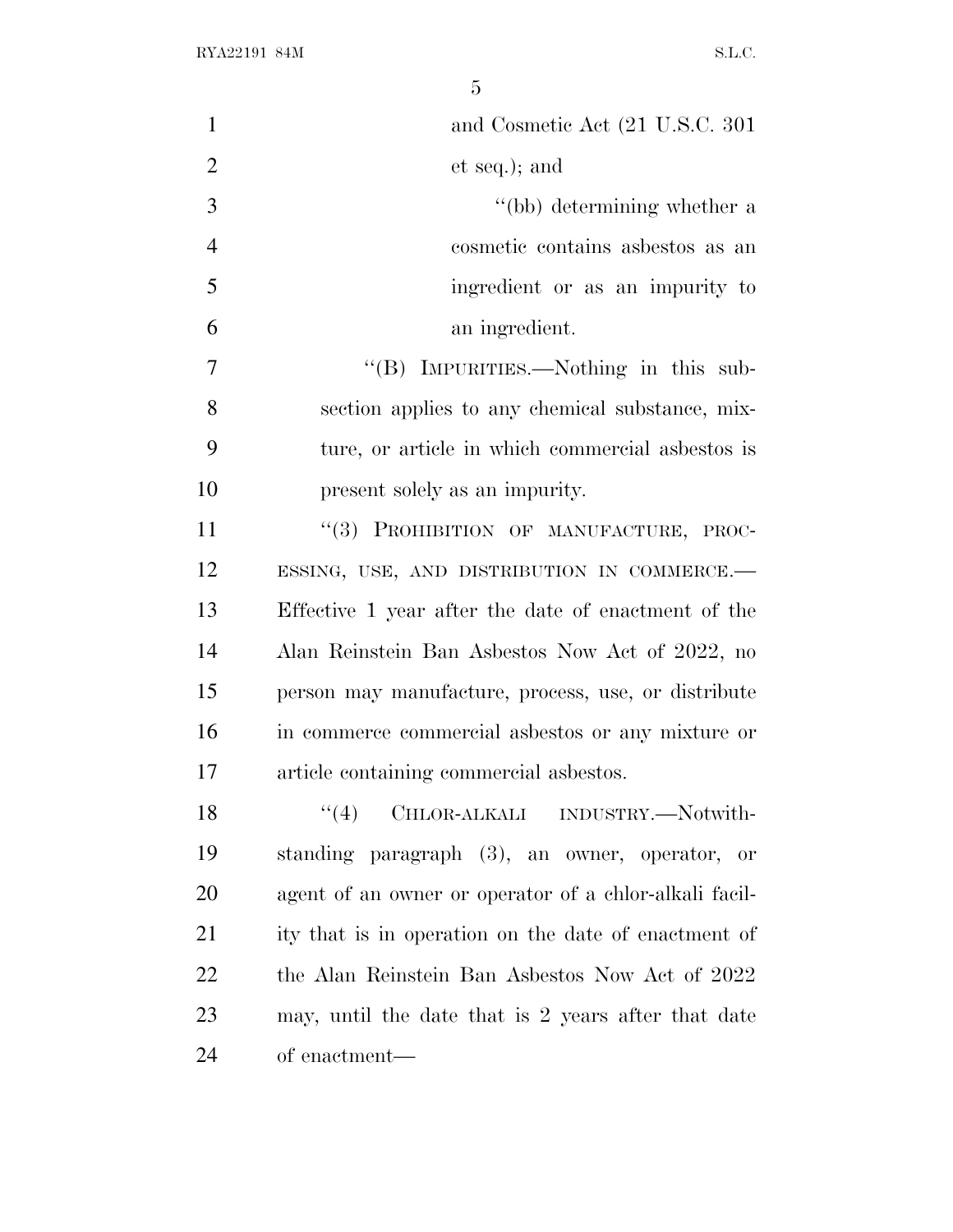$\langle (A) \rangle$  import processed commercial asbestos fibers solely for the purpose of manufacturing diaphragms for use in the chlor-alkali process; and ''(B) use, hold, or process commercial as- bestos fibers solely for the purpose of manufac- turing diaphragms for use in the chlor-alkali process. 9 "(5) EXEMPTION FOR NATIONAL SECURITY REASONS.— 11 "(A) IN GENERAL.—Notwithstanding any other provision of this subsection, the President may, on application, grant any person an ex- emption from the prohibition under paragraph (3) once for the manufacture, processing, use, or distribution in commerce of commercial as- bestos or any mixture or article containing com- mercial asbestos only if the President deter- mines that—  $\frac{1}{20}$  the manufacture, processing, use, or distribution in commerce of commercial asbestos or any mixture or article con- taining commercial asbestos by the person is necessary to protect the national secu-25 rity interests of the United States; and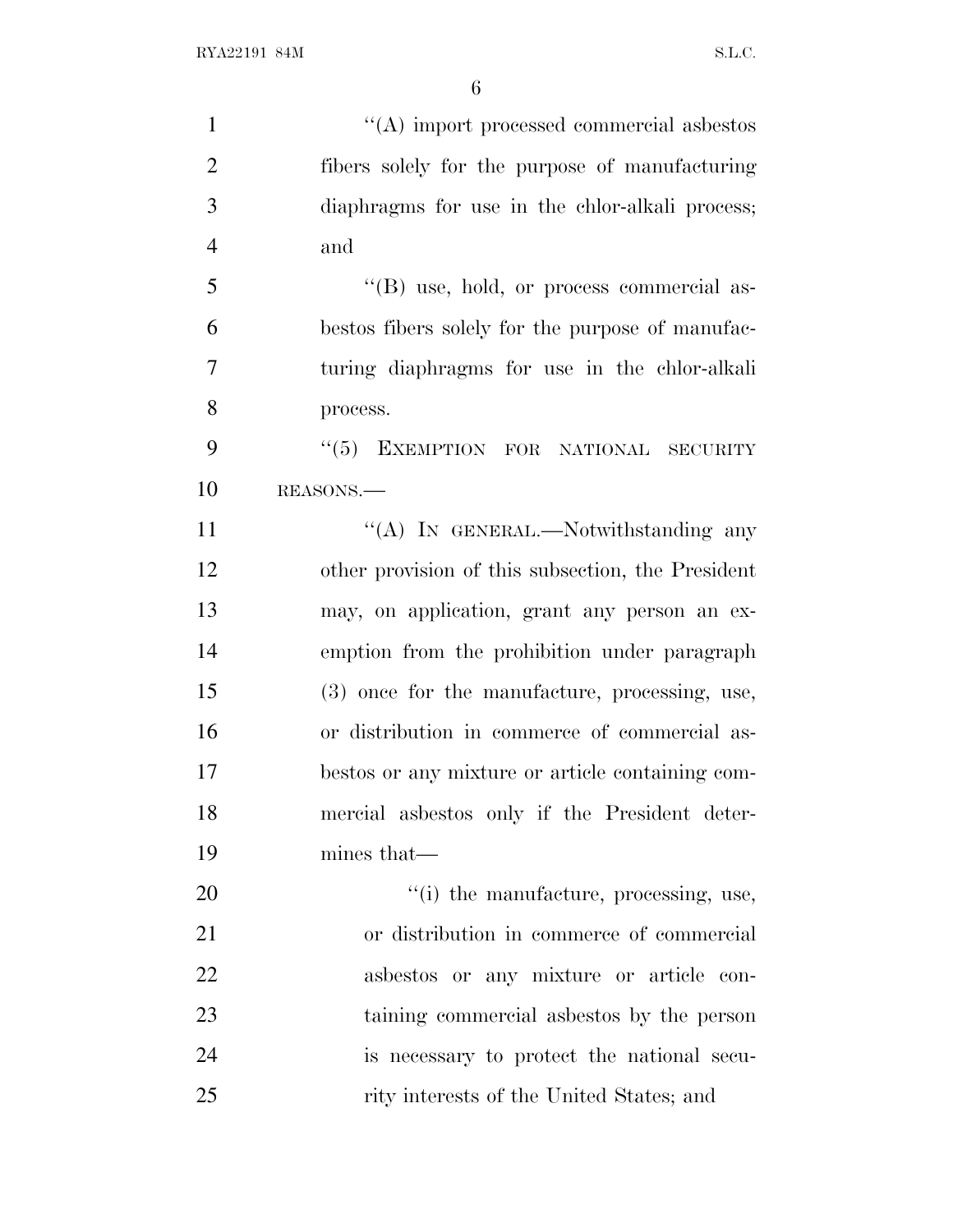| $\mathbf{1}$   | "(ii) no feasible alternative to the              |
|----------------|---------------------------------------------------|
| $\overline{2}$ | manufacture, processing, use, or distribu-        |
| 3              | tion in commerce of commercial asbestos           |
| $\overline{4}$ | or any mixture or article containing com-         |
| 5              | mercial asbestos exists for the intended          |
| 6              | use.                                              |
| $\overline{7}$ | $``$ (B) DURATION.—                               |
| 8              | "(i) IN GENERAL.—The period of an                 |
| 9              | exemption granted under subparagraph              |
| 10             | (A) shall not exceed 3 years.                     |
| 11             | "(ii) EXTENSION.—The President                    |
| 12             | may, in accordance with subparagraph $(A)$ ,      |
| 13             | extend an exemption granted under that            |
| 14             | subparagraph once, for a period not to ex-        |
| 15             | ceed 3 years.                                     |
| 16             | "(C) TERMS AND CONDITIONS.—An ex-                 |
| 17             | emption granted under this paragraph (includ-     |
| 18             | ing any extension granted under subparagraph      |
| 19             | $(B)(ii)$ shall include such terms and conditions |
| 20             | as are necessary to achieve the maximum extent    |
| 21             | practicable reduction in exposure to commercial   |
| 22             | asbestos.                                         |
| 23             | $``$ (D) PUBLICATION.—                            |
| 24             | "(i) APPLICATIONS.—Not later than                 |
| 25             | 30 days after receipt of an application for       |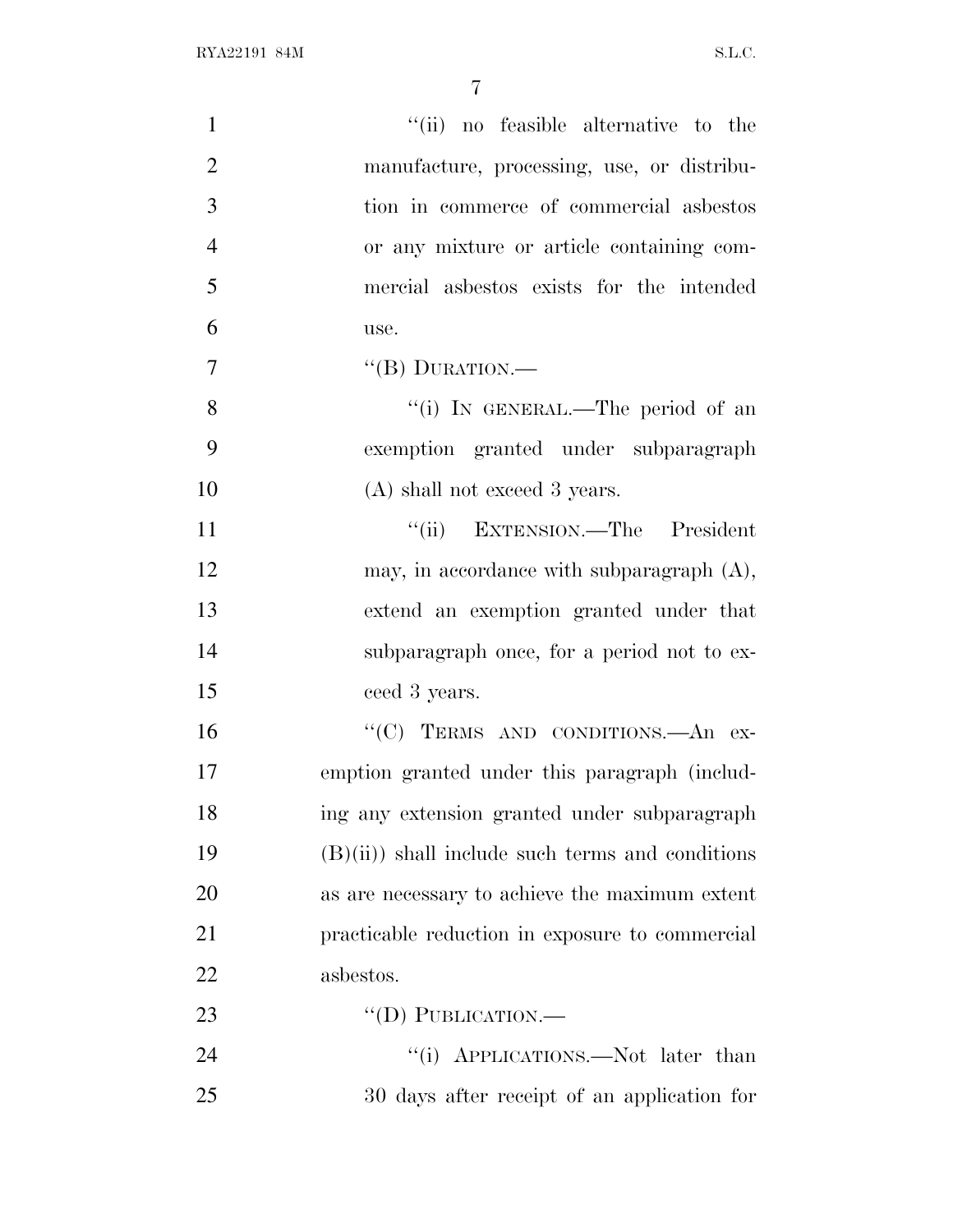| $\mathbf{1}$   | an exemption under this paragraph (in-          |
|----------------|-------------------------------------------------|
| $\overline{2}$ | cluding an extension under subparagraph         |
| 3              | $(B)(ii)$ , the President shall publish the ap- |
| $\overline{4}$ | plication in the Federal Register.              |
| 5              | "(ii) EXEMPTIONS.—Not later than                |
| 6              | 30 days after granting an exemption under       |
| 7              | this paragraph (including an extension          |
| 8              | under subparagraph $(B)(ii)$ , the President    |
| 9              | shall publish in the Federal Register—          |
| 10             | $\lq\lq$ (I) a notice of the exemption;         |
| 11             | and                                             |
| 12             | $\lq\lq$ (II) the terms and conditions          |
| 13             | included under subparagraph (C).                |
| 14             | "(iii) EXCEPTION.—The President, on             |
| 15             | a determination that publication under this     |
| 16             | subparagraph of information relating to an      |
| 17             | application or granting of a particular ex-     |
| 18             | emption would harm the national security        |
| 19             | interests of the United States—                 |
| 20             | "(I) shall not publish that infor-              |
| 21             | mation in the Federal Register; but             |
| 22             | $\lq$ (II) shall provide that informa-          |
| 23             | tion to the Committee on Energy and             |
| 24             | Commerce of the House of Represent-             |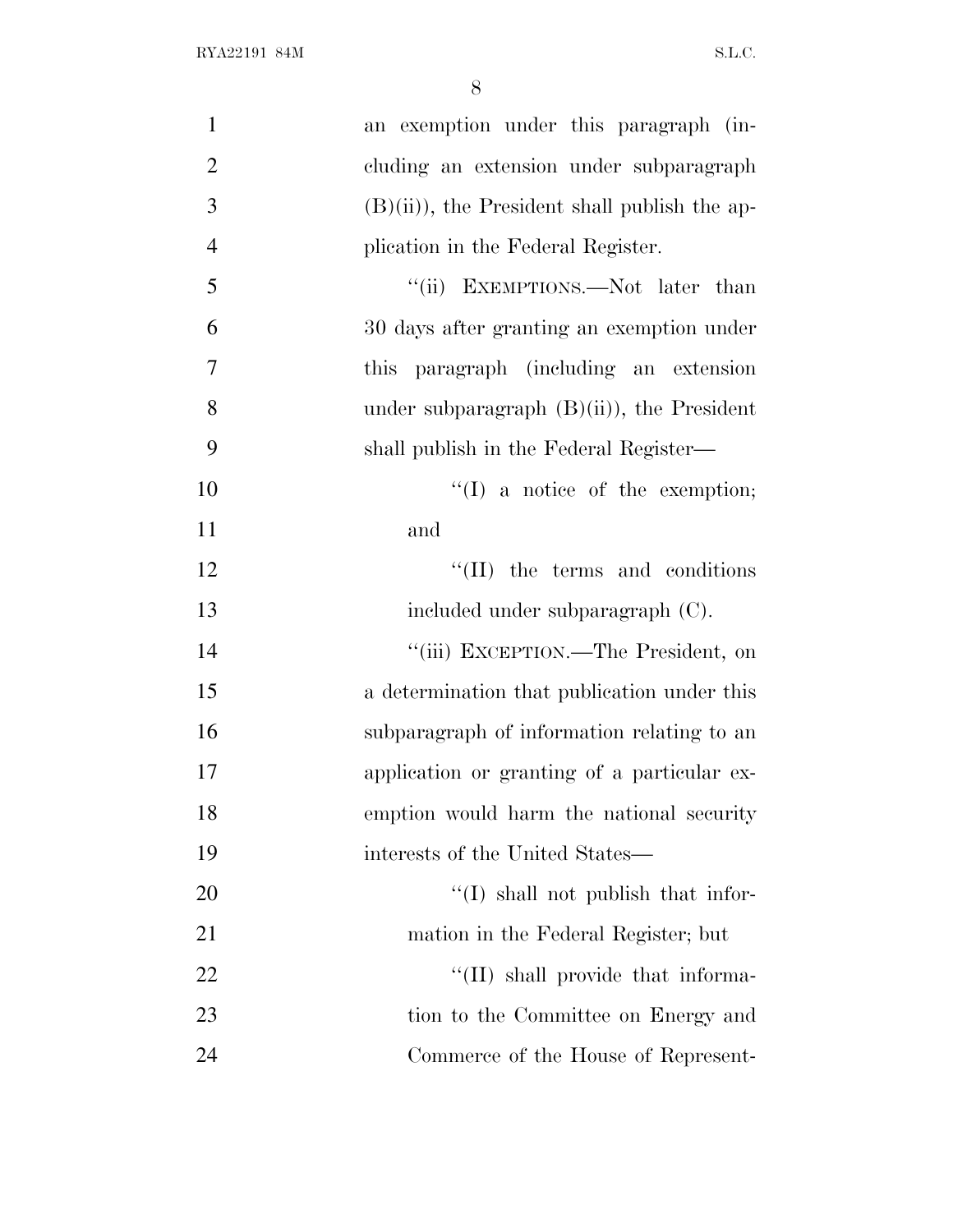$\begin{minipage}{.4\linewidth} \begin{tabular}{l} \bf{RYA22191 \ 84M} \end{tabular} \end{minipage}$ 

| $\mathbf{1}$   | atives and the Committee on Environ-          |
|----------------|-----------------------------------------------|
| $\overline{2}$ | ment and Public Works of the Senate.          |
| 3              | "(E) APPLICATION OF WAIVER AUTHOR-            |
| $\overline{4}$ | ITY.—Notwithstanding section 22, the Adminis- |
| 5              | trator may not issue a waiver under that sec- |
| 6              | tion with respect to commercial asbestos.     |
| 7              | $``(6)$ REPORTS.—                             |
| 8              | $\lq\lq$ (A) TIMING AND COVERAGE.—            |
| 9              | "(i) PREVIOUS ACTION.—Not later               |
| 10             | than 120 days after the date of enactment     |
| 11             | of the Alan Reinstein Ban Asbestos Now        |
| 12             | Act of 2022, any person who has manufac-      |
| 13             | tured, processed, used, or distributed in     |
| 14             | commerce commercial asbestos or any mix-      |
| 15             | ture or article containing commercial as-     |
| 16             | bestos during the 3-year period preceding     |
| 17             | that date of enactment shall submit to the    |
| 18             | Administrator a report described in sub-      |
| 19             | paragraph $(B)$ .                             |
| 20             | "(ii) LATER ACTION. Any person                |
| 21             | manufacturing, processing, using, or dis-     |
| 22             | tributing in commerce commercial asbestos     |
| 23             | or any mixture or article containing com-     |
| 24             | mercial aspessors during the period that be-  |
| 25             | gins on the date of enactment of the Alan     |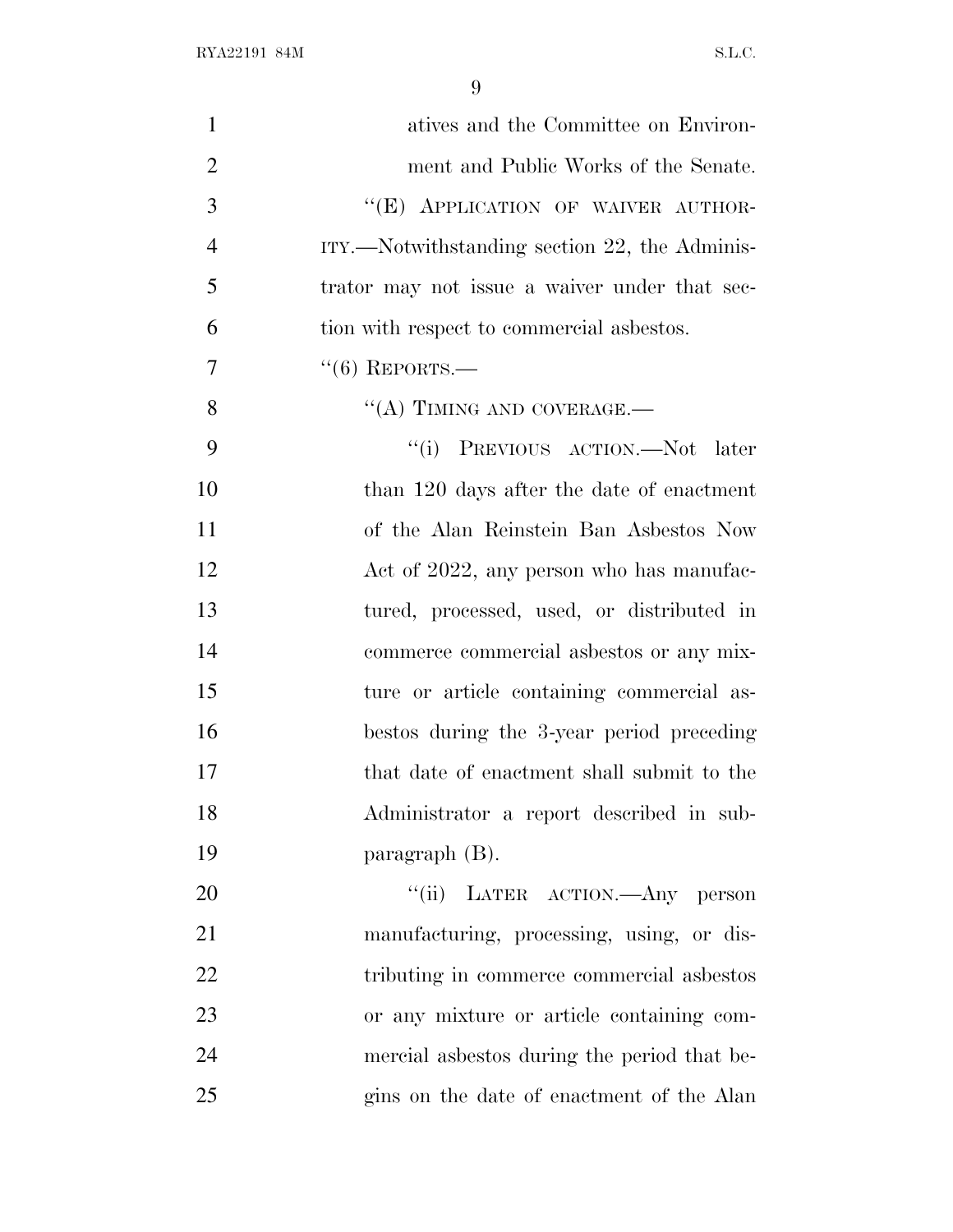| $\mathbf{1}$   | Reinstein Ban Asbestos Now Act of 2022        |
|----------------|-----------------------------------------------|
| $\overline{2}$ | and ends on the date on which the prohibi-    |
| 3              | tion under paragraph (3) takes effect shall   |
| $\overline{4}$ | submit to the Administrator a report de-      |
| 5              | scribed in subparagraph (B) not later than    |
| 6              | $60$ days after—                              |
| $\overline{7}$ | $\lq\lq$ (I) the date of enactment of the     |
| 8              | Alan Reinstein Ban Asbestos Now Act           |
| 9              | of 2022, for any person who has man-          |
| 10             | ufactured, processed, used, or distrib-       |
| 11             | uted in commerce commercial asbestos          |
| 12             | or any mixture or article containing          |
| 13             | commercial asbestos before that date          |
| 14             | of enactment; or                              |
| 15             | $\lq\lq$ (II) the date on which the per-      |
| 16             | son initiates that manufacture, proc-         |
| 17             | essing, use, or distribution in com-          |
| 18             | merce, for any person initiating that         |
| 19             | manufacture, processing, use, or dis-         |
| 20             | tribution in commerce on or after that        |
| 21             | date of enactment.                            |
| 22             | "(iii) REPORTS BY CHLOR-ALKALI IN-            |
| 23             | DUSTRY.—An owner, operator, or agent of       |
| 24             | an owner or operator of a chlor-alkali facil- |
| 25             | ity importing, using, holding, or processing  |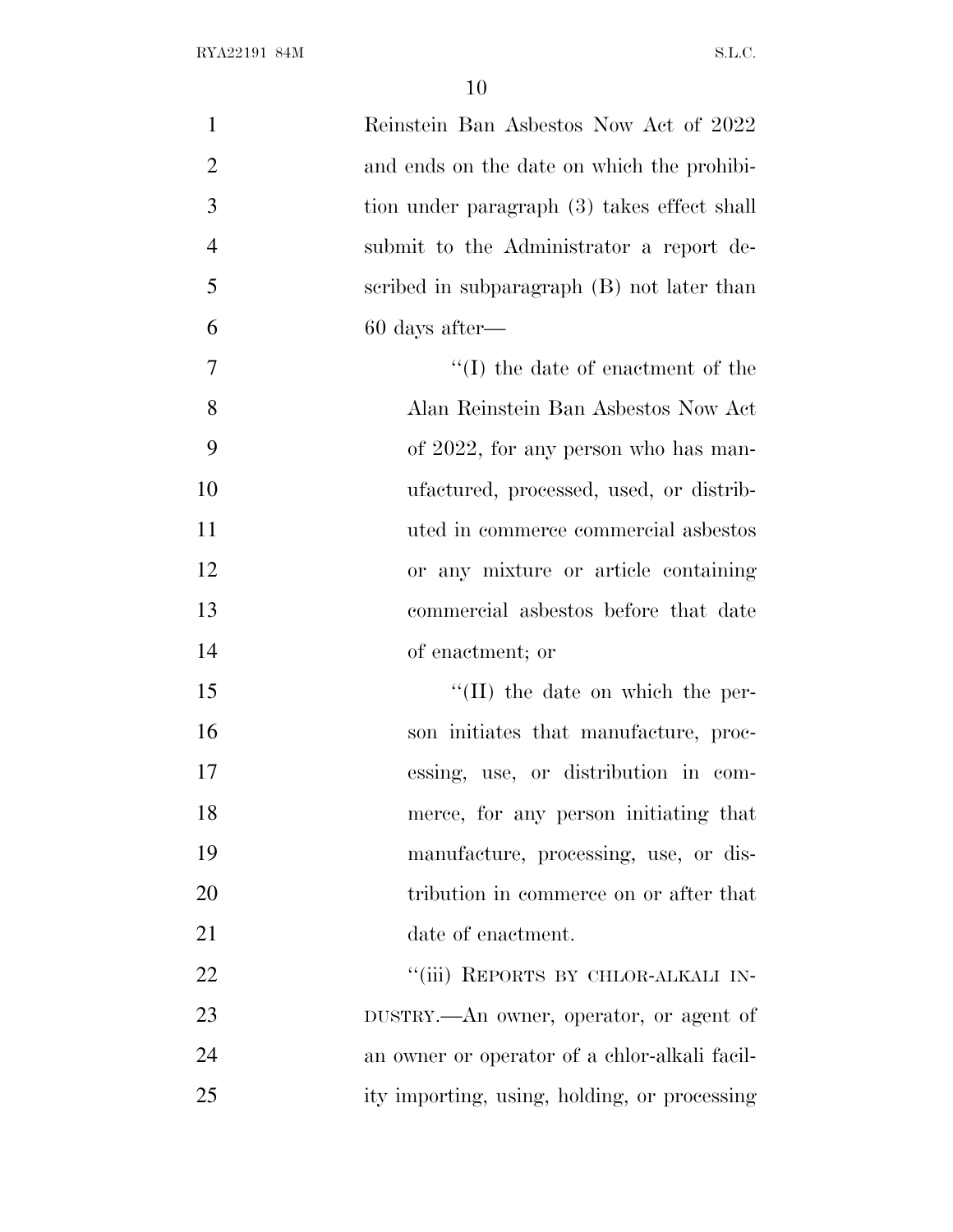| $\mathbf{1}$   | an article containing commercial asbestos |
|----------------|-------------------------------------------|
| $\overline{2}$ | pursuant to paragraph (4) in a calendar   |
| 3              | year shall submit to the Administrator a  |
| $\overline{4}$ | report described in subparagraph $(B)$ —  |
| 5              | "(I) not later than March 1 of            |
| 6              | the following calendar year; and          |
| 7              | "(II) annually thereafter until           |
| 8              | the person has submitted such a re-       |
| 9              | port with respect to each calendar        |
| 10             | year after the date of enactment of       |
| 11             | the Alan Reinstein Ban Asbestos Now       |
| 12             | Act of 2022 in which that person im-      |
| 13             | ported, used, held, or processed such     |
| 14             | an article.                               |
| 15             | "(iv) REPORTS DURING EXEMPTED             |
| 16             | PERIOD.—Any person granted an exemp-      |
| 17             | tion under paragraph (5) shall submit to  |
| 18             | the Administrator a report described in   |
| 19             | subparagraph (B) not later than<br>27     |
| 20             | months after—                             |
| 21             | $\lq\lq$ (I) the date on which the ex-    |
| 22             | emption is granted; and                   |
| 23             | $\lq\lq$ (II) the date on which the ex-   |
| 24             | emption is extended, if applicable.       |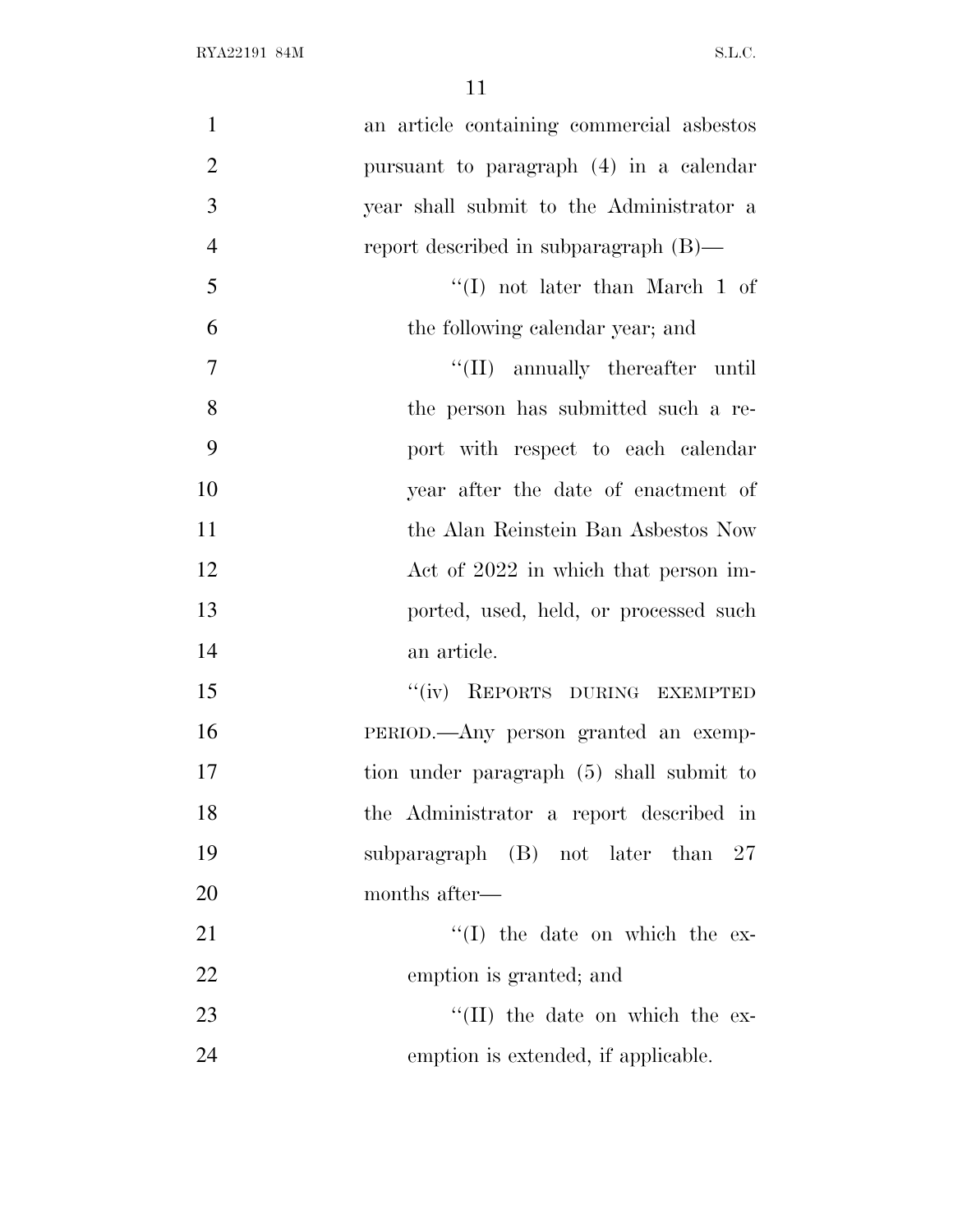| $\mathbf{1}$   | "(B) CONTENTS.—Each report submitted          |
|----------------|-----------------------------------------------|
| $\overline{2}$ | under subparagraph (A) shall include—         |
| 3              | "(i) the name and address of the per-         |
| $\overline{4}$ | son submitting the report;                    |
| 5              | "(ii) the name, title, and contact in-        |
| 6              | formation of an authorized representative     |
| $\overline{7}$ | of the person submitting the report;          |
| 8              | "(iii) the location of the facility or fa-    |
| 9              | cilities where the manufacture, processing,   |
| 10             | use, or distribution in commerce of com-      |
| 11             | mercial asbestos or mixtures or articles      |
| 12             | containing commercial asbestos has oc-        |
| 13             | curred, or will occur, during the reporting   |
| 14             | period;                                       |
| 15             | $``(iv)$ a description of the manufac-        |
| 16             | ture, processing, use, or distribution activ- |
| 17             | ity during the reporting period of the per-   |
| 18             | son submitting the report and the intended    |
| 19             | and known uses of commercial asbestos         |
| 20             | and each mixture or article containing        |
| 21             | commercial asbestos by that person and all    |
| 22             | other persons to whom the commercial as-      |
| 23             | bestos, mixture, or article is sold or other- |
| 24             | wise distributed in commerce;                 |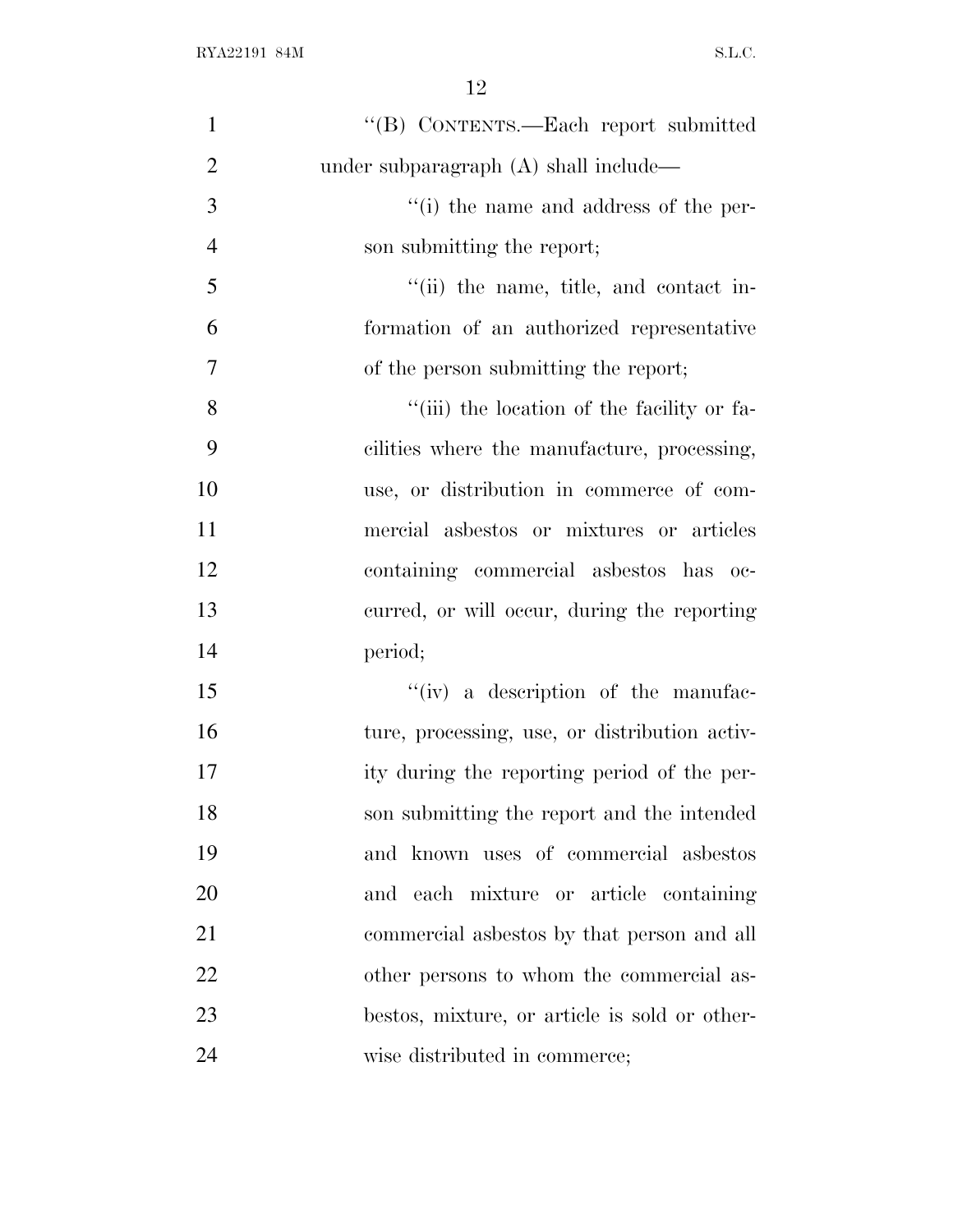| $\mathbf{1}$   | $f'(v)$ the quantity of commercial asbes-     |
|----------------|-----------------------------------------------|
| $\overline{2}$ | tos, and the quantity and concentration of    |
| 3              | commercial asbestos in any mixture or ar-     |
| $\overline{4}$ | ticle containing commercial asbestos, that    |
| 5              | is manufactured, processed, used, or dis-     |
| 6              | tributed in commerce, or expected to be       |
| $\overline{7}$ | manufactured, processed, used, or distrib-    |
| 8              | uted in commerce, by the person during        |
| 9              | the reporting period;                         |
| 10             | $\lq\lq$ (vi) reasonable estimates of the     |
| 11             | quantity of commercial asbestos to be dis-    |
| 12             | posed of as a result of the reported manu-    |
| 13             | facture, processing, use, or distribution ac- |
| 14             | tivities, and the manner of the disposal;     |
| 15             | and                                           |
| 16             | "(vii) reasonably ascertainable esti-         |
| 17             | mates of-                                     |
| 18             | $f'(I)$ the number of individuals             |
| 19             | who, as a result of the reported manu-        |
| 20             | facture, processing, use, and distribu-       |
| 21             | tion activities—                              |
| 22             | "(aa) have been exposed to                    |
| 23             | commercial asbestos or mixtures               |
| 24             | or articles containing commercial             |
| 25             | asbestos; and                                 |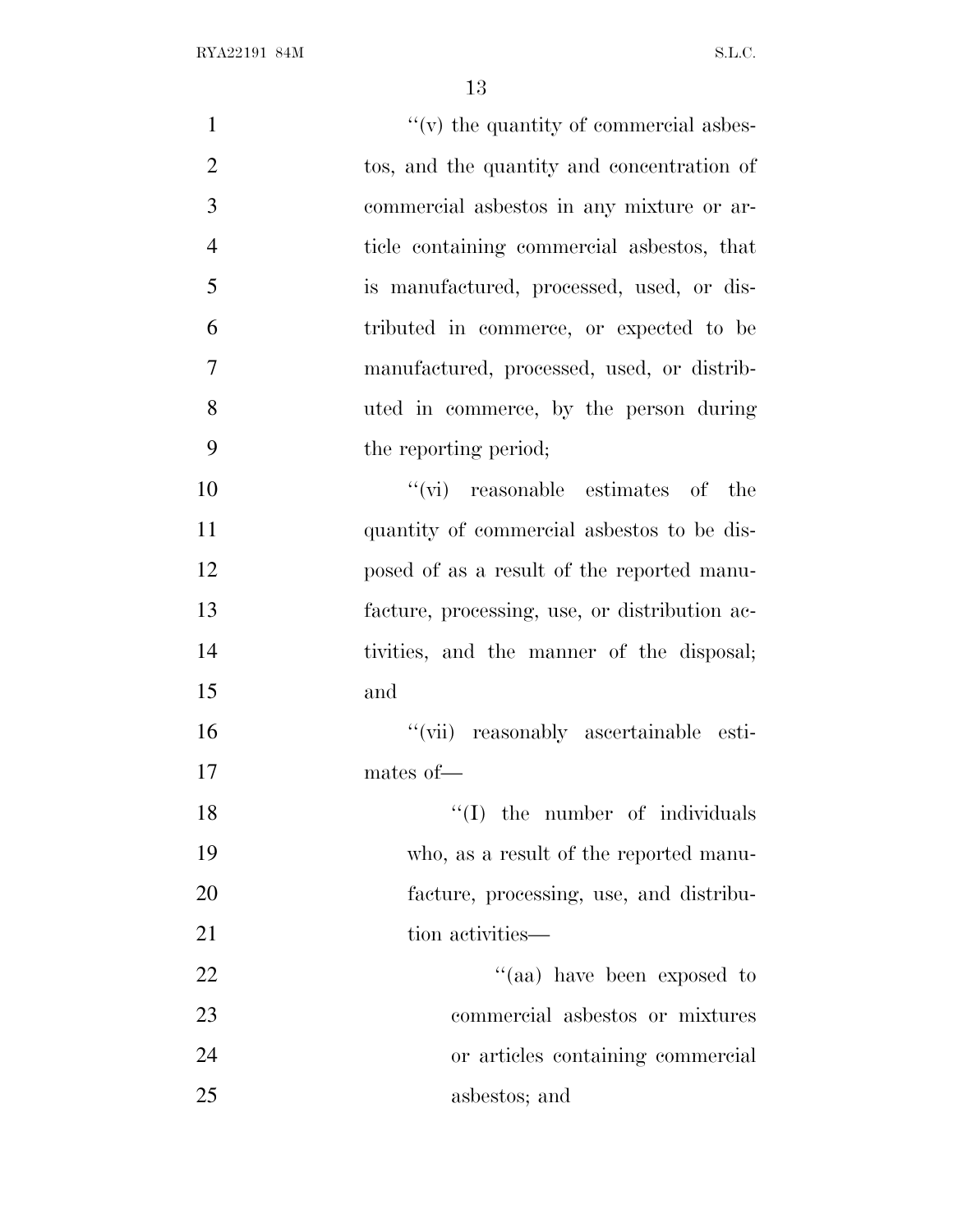| $\mathbf{1}$   | "(bb) will be so exposed; and                   |
|----------------|-------------------------------------------------|
| $\overline{2}$ | "(II) the nature, duration, fre-                |
| 3              | quency, and levels of any exposure de-          |
| $\overline{4}$ | scribed in subclause $(I)$ .                    |
| 5              | "(C) REPORTING PERIOD.—For purposes             |
| 6              | of subparagraph (B), the reporting period for a |
| 7              | report submitted under—                         |
| 8              | "(i) subparagraph $(A)(i)$ shall be the         |
| 9              | 3-year period preceding the date of enact-      |
| 10             | ment of the Alan Reinstein Ban Asbestos         |
| 11             | Now Act of $2022$ ;                             |
| 12             | "(ii) subparagraph $(A)(ii)$ shall be the       |
| 13             | period that begins on the date of enact-        |
| 14             | ment of the Alan Reinstein Ban Asbestos         |
| 15             | Now Act of 2022 and ends on the date on         |
| 16             | which the prohibition under paragraph $(3)$     |
| 17             | takes effect;                                   |
| 18             | "(iii) subparagraph $(A)(iii)$ shall be         |
| 19             | the calendar year before the calendar year      |
| 20             | in which the report is submitted;               |
| 21             | "(iv) subparagraph $(A)(iv)(I)$ shall be        |
| 22             | the period that begins on the date on           |
| 23             | which an exemption is granted under para-       |
| 24             | graph (5) and ends on the date on which         |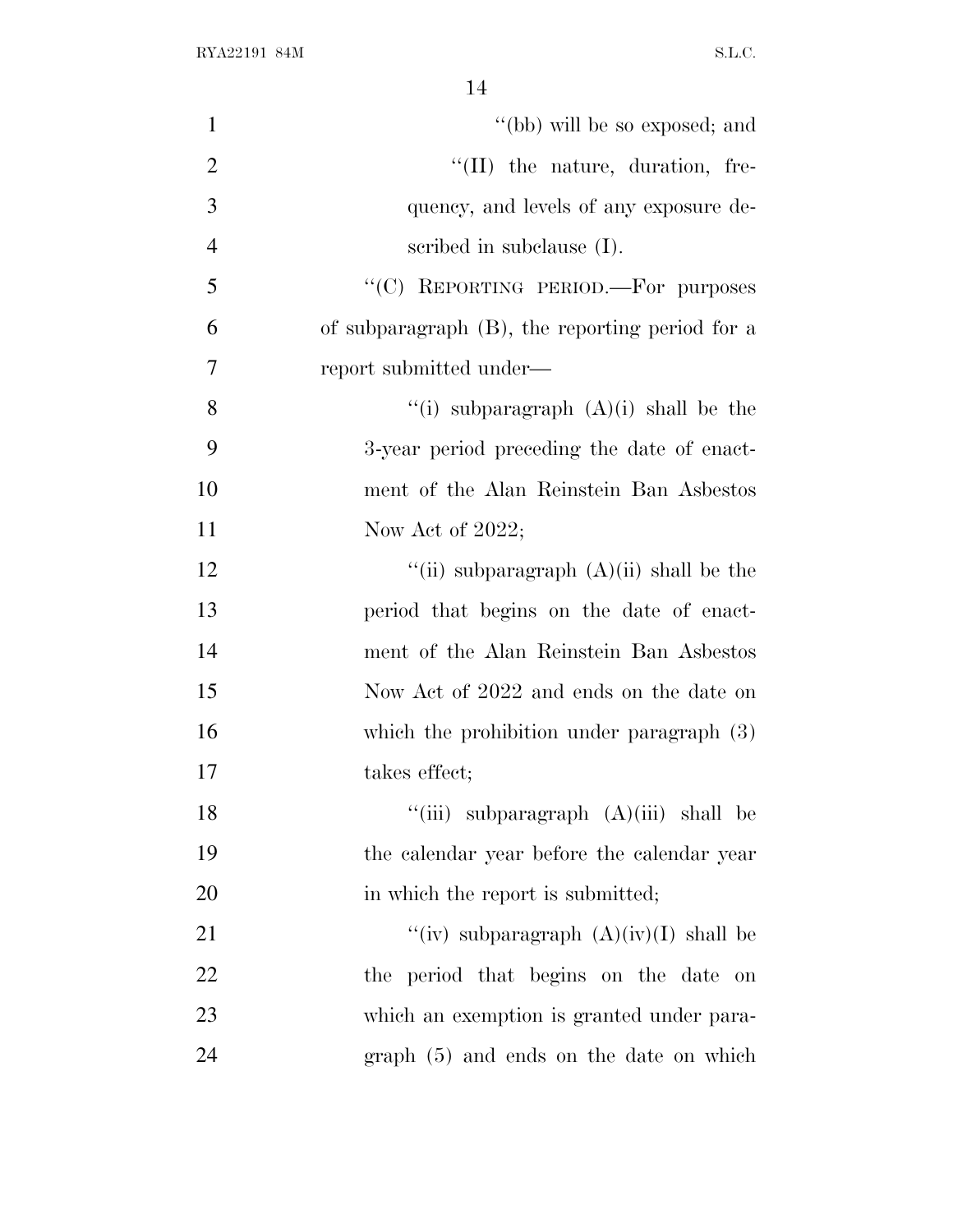$\begin{minipage}{.4\linewidth} \begin{tabular}{l} \bf{RYA22191 \ 84M} \end{tabular} \end{minipage}$ 

| $\mathbf{1}$   | that exemption expires (not including any          |
|----------------|----------------------------------------------------|
| $\overline{2}$ | extension of that exemption); and                  |
| 3              | "(v) subparagraph $(A)(iv)(II)$ shall be           |
| $\overline{4}$ | the period that begins on the date on              |
| 5              | which an exemption is extended under               |
| 6              | paragraph $(5)(B)(ii)$ and ends on the date        |
| $\tau$         | on which that extension expires.                   |
| 8              | "(D) REPORTING FORMS AND INSTRUC-                  |
| 9              | TIONS.—Not later than 30 days after the date       |
| 10             | of enactment of the Alan Reinstein Ban Asbes-      |
| 11             | tos Now Act of 2022, the Administrator shall       |
| 12             | publish a notice in the Federal Register that      |
| 13             | provides instructions for reporting under this     |
| 14             | paragraph and a form or forms for use by per-      |
| 15             | sons submitting reports under this paragraph.      |
| 16             | "(E) AVAILABILITY.—Not later than 90               |
| 17             | days after the date on which a report is sub-      |
| 18             | mitted under subparagraph (A), the Adminis-        |
| 19             | trator shall, subject to section 14, make that re- |
| 20             | port available to the public.                      |
| 21             | "(F) SUMMARY AND ANALYSIS.—Not later               |
| 22             | than 180 days after the date on which a report     |
| 23             | is submitted under subparagraph (A), the Ad-       |
| 24             | ministrator shall, subject to section 14, make     |